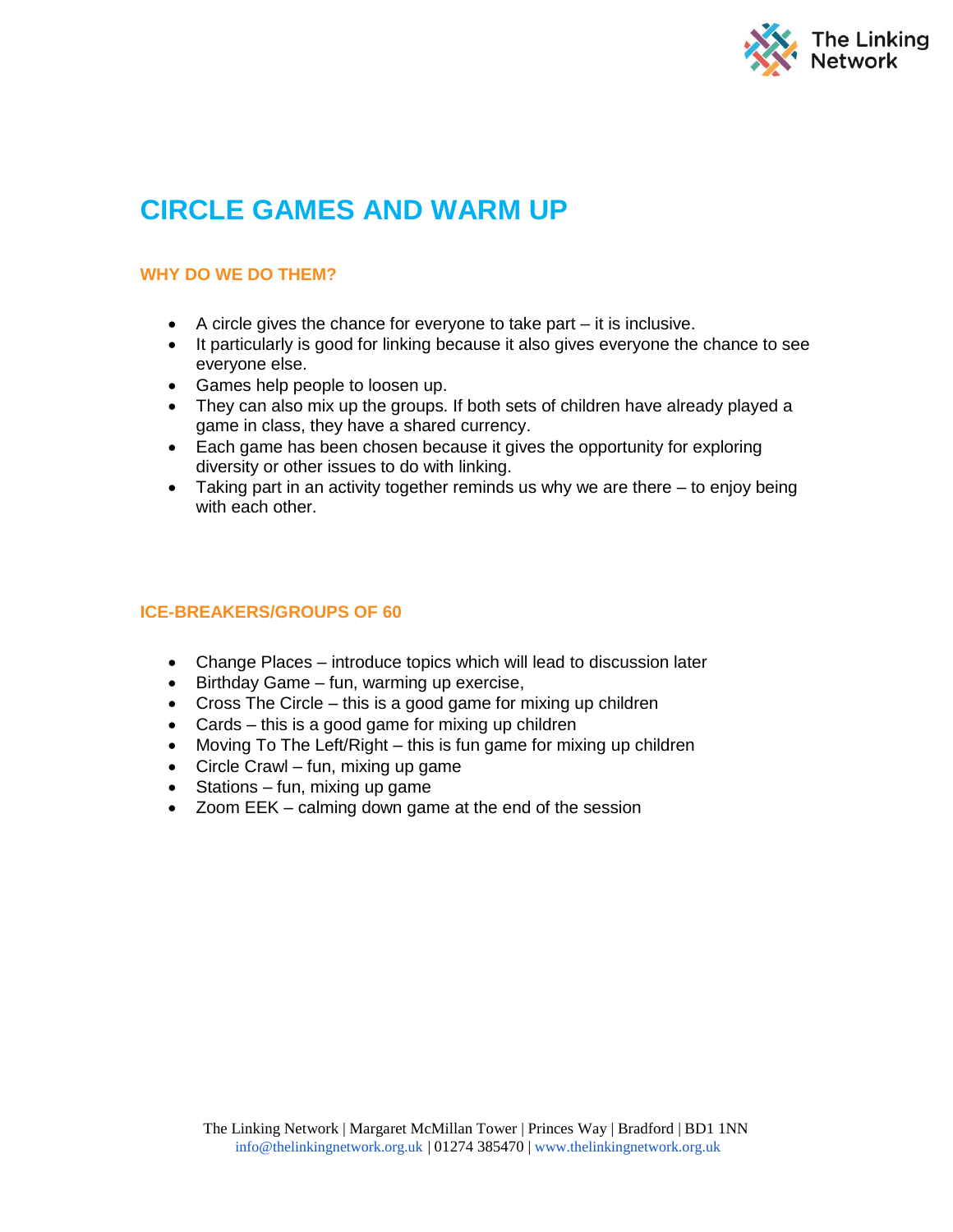

# **WORKING IN 2'S OR 3'S**

- Three Visible Similarities/Differences this game gives students time to look at each other and explore – you can move from pairs to working in fours – the discussions can be very complex
- 1,2,3 this game really asks the students to engage with one other person
- What's Different Partner concentrate on their partner and show how observant they really are
- Describe the actions in 3's communication skills
- Mirror partner concentrating on partner/non-verbal skills
- 1,2,3 this game really asks the students to engage with one other person
- 3 Facts get to know your partner and shows how right or wrong our perceptions can be!
- 3 Questions get to know your partner and see what you have in common

# **CHANGE PLACES**

Use aspects of the children's and adult's identity to get them to change places across a circle. Change places if you...have/are/like/etc. E.g. Change places if you have a brother...Change places if you like football...Change places if you like fruit etc

Follow up later in the classroom..........."When we played Change Places with our linking partners, did a lot of people change places for……………………..? Lots of us from both schools changed places for ………………………….. What did you think about that? Not many of our partner school changed places for ......................... Were you surprised that not many of them liked …………………….? Why do you think that was?"

# **THREE VISIBLE SIMILARITIES/DIFFERENCES**

Children work in pairs and interview each other to find three visible ways that they are the same/different and then three invisible ways. Then they gather into a larger group and share the similarities and differences they have found.

Follow up later in the classroom ...................Visible similarities – what did you share? What things were different? (you can include skin colour here and consider feelings about skin, etc)

## **1 2 3**

Children work with a partner, facing each other. The teacher should start by signalling that this is fun and not a maths test!

- One child starts by saying "1", the other says "2", the first says "3", and so on. They should practice this for a short time.
- Explain that now, instead of "2", they should clap their hands. Allow time for them to practice.
- Now instead of "1" they should stomp a foot.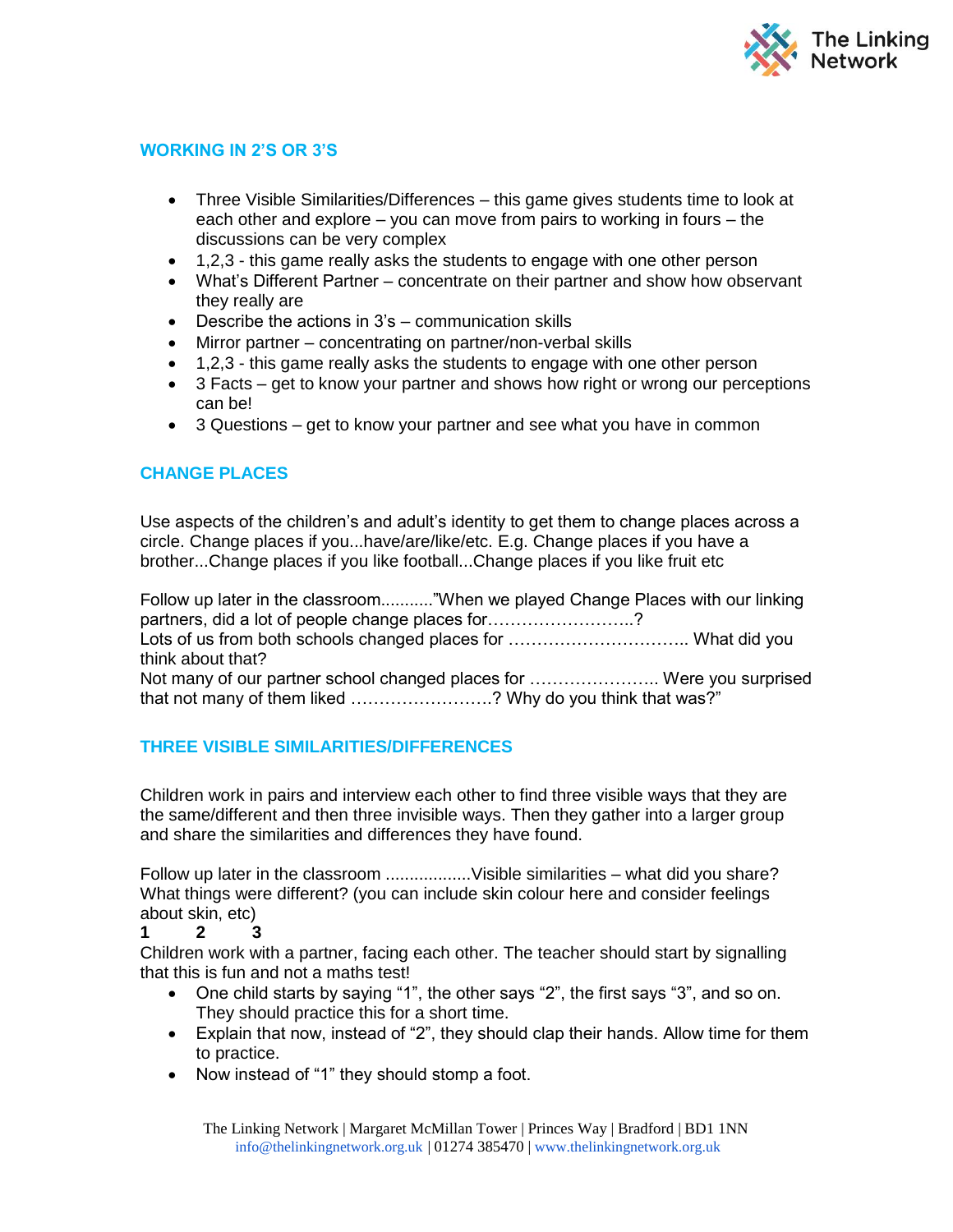

 Finally instead of "3" they make a big arc with their hands and make a big "whoo" sound.

Follow up later in the classroom................................Did you enjoy working with your partner? Was it easy? Was it difficult? Why? etc.

#### **BIRTHDAY GAME**

The teacher calls out any month of the year. All the children with birthdays in that month turn and run round the outside of the circle in a clockwise direction until they reach their place again. Liven it up by calling 3 or 4 months at the same time!

## **CROSS THE CIRCLE**

Everyone is numbered around the circle as 1,2,3,4 when you call their number, everyone must cross the circle in role as ......a panther, a moonwalker, someone stuck in the mud, a fashion model etc

## **CARDS**

Give out a set of cards with different animals on. The aim is for them to find all the children with the same animal by just making the sound or action of the animal without showing the card!

#### **MOVING TO THE LEFT/RIGHT**

Start a child off by saying they have to change places with the person four places to their right. They have to repeat the instruction to that person and change places. The replaced person then moves four places to their right and so on. You can gradually set off as many people as possible with different instructions to the left and right.

#### **CIRCLE CRAWL**

Number the children 1 or 2 alternately around the circle. They get down on their hands and knees and when the teacher calls 1 or 2 the children with that number move one limb forward. The object of the game is to cross the circle to the other side. A lot of manoeuvring needed as children meet in the middle!

#### **STATIONS**

Everyone sits in a circle and is given a destination (name of a town) and in the middle, the station master stands with all the destination names on a card. He/she then chooses certain names; for example Bradford/Keighley. The children with those names have to get up and exchange seats. In the meantime the station master has to try to jump into one of their seats. More than two destinations can be called out!

#### **ZOOM EKK**

The Linking Network | Margaret McMillan Tower | Princes Way | Bradford | BD1 1NN [info@thelinkingnetwork.org.uk](mailto:info@thelinkingnetwork.org.uk) | 01274 385470 | [www.thelinkingnetwork.org.uk](http://www.thelinkingnetwork.org.uk/)